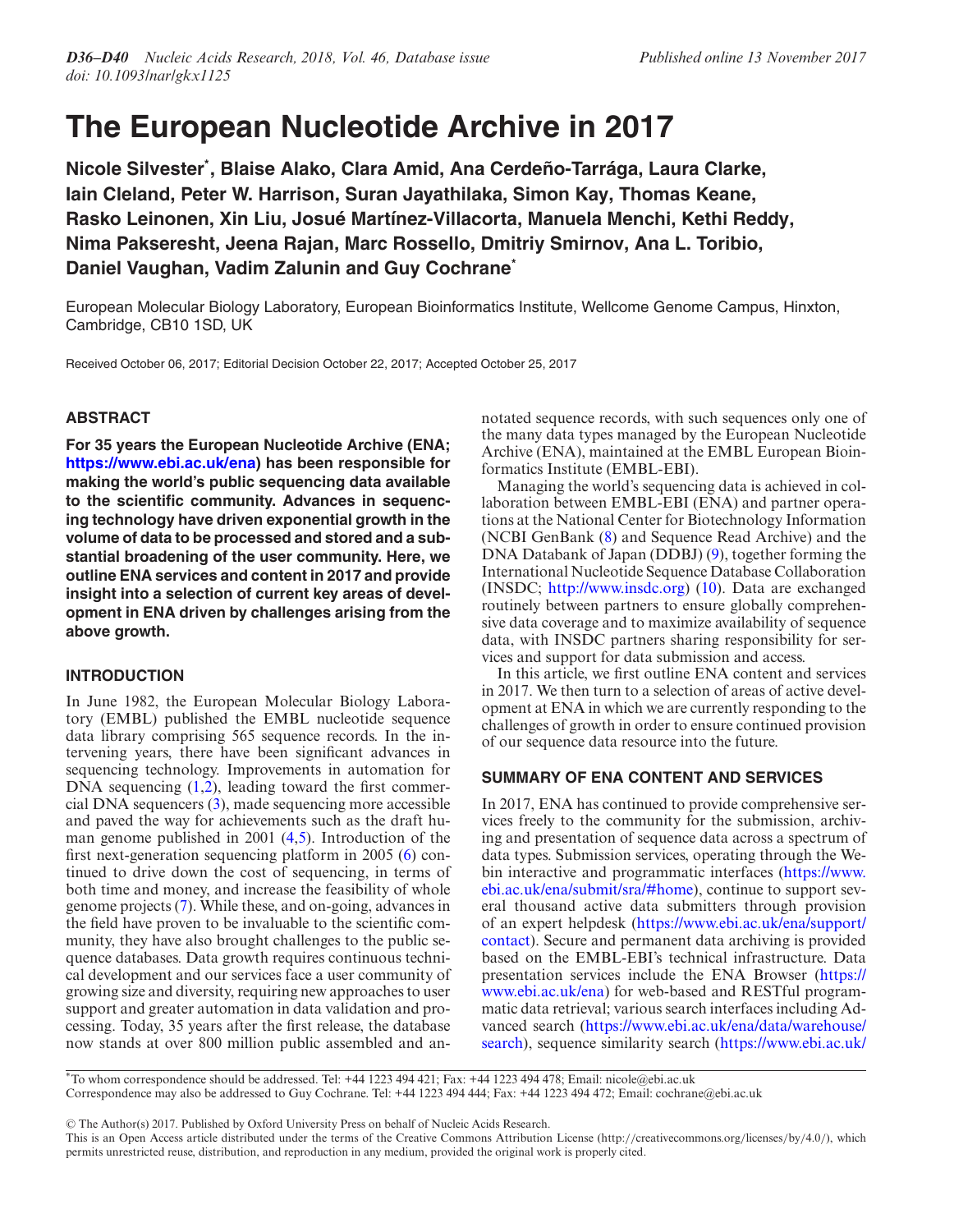

**Figure 1.** Number of WGS sets accessioned each month at ENA.

[ena/data/sequence/search](https://www.ebi.ac.uk/ena/data/sequence/search)[\) and the Discovery API \(https:](https://www.ebi.ac.uk/ena/portal/api/) //www.ebi.ac.uk/ena/portal/api/); and a range of services providing high-volume data access such as the ENA [File Downloader \(https://github.com/enasequence/ena-ftp](https://github.com/enasequence/ena-ftp-downloader)downloader) and the assembled/annotated sequence FTP site [\(ftp://ftp.ebi.ac.uk/pub/databases/ena\)](ftp://ftp.ebi.ac.uk/pub/databases/ena). Extensive doc[umentation is available from our website \(https://www.](https://www.ebi.ac.uk/ena/about) ebi.ac.uk/ena/about) and we are increasingly recommend[ing our growing range of user tutorials \(https://ena-docs.](https://ena-docs.readthedocs.io/en/latest/index.html) readthedocs.io/en/latest/index.html). ENA content spans raw read data from a variety of platforms and derived from over 3 million libraries, served in FASTQ and, where provided, CRAM formats; around 500 000 read alignments and re-alignments; levels of assembly from contigs through to completed closed chromosome (over 140 000 assemblies); approaching 900 million assembled/annotated sequences; around 250 taxonomic/functional identifications on metagenomics data; and a layer of contextual data and metadata relating to sampling processes, experimental design and bioinformatics processing (for example, 2.7 million sample records).

# **AUTOMATING SEQUENCE SUBMISSIONS**

Over the years there have been several methods (and services) for submitting assembled and annotated sequences to ENA, all requiring manual processing, including data integrity validation, of the records by EMBL-EBI staff before assignment of accession numbers. With growing rates of submission of this data type, manual processing was set to become unsustainable. Submission processing for whole genome shotgun contigs (WGS) and genome assembly sequences was automated in early 2014 [\(11\)](#page-4-0), drastically increasing our ability to handle the growing volumes of submissions (Figure 1). Following introduction of this system, in the majority of cases it is possible to accession sequences without human intervention and yet retain validation of data integrity.

With similar submission-related challenges arising for non-WGS sequences, we continued, as part of our 'Sustainable Biocuration' program [\(12\)](#page-4-0), to build on the success of the WGS and genome assembly submission system to include all assembled and annotated sequences. In June 2017, we launched a significant new component to our Webin submission framework (https://www.ebi.ac.uk/ena/submit/sra/ [#home\) to this end. With this change, all major classes of](https://www.ebi.ac.uk/ena/submit/sra/#home) assembled/annotated sequence data are routed through a workflow that is autonomous with respect to EMBL-EBI staff (Transcriptome Shotgun Assembly (TSA) and Third Party datasets (TPA) are the only remaining data classes excluded from these new processes). This brings the vast majority of users through a single submission technology base and provides a more rapid turnaround from submission to accessioning and presentation in ENA.

The new submission service requires submitters to choose from a list of sequence annotation 'checklists'. These are the same checklists as were previously available in the outgoing system (https://www.ebi.ac.uk/ena/submit/annotation[checklists\), so regular submitters will experience a famil](https://www.ebi.ac.uk/ena/submit/annotation-checklists)iar submission process. Both sequences and their associated functional annotations are submitted according to the checklists in tab-separated (TSV) format and are transformed into flat files for archiving and presentation. Both interactive and programmatic interfaces are provided, with the latter also supporting submission of pre-prepared flat files. The interactive submissions interface also provides the option to build a submission using a web form. The submission process is fully automated with respect to EMBL-EBI staff, including data integrity checks, functional annotation validation and data presentation, bringing the advantages of faster turnaround times from submission to accessioning and greater consistency between annotations.

A major difference in the new service is the requirement that all sequences are associated with a study record. The study record serves to group sequences for control of the data release process. It is therefore recommended that all sequences for a single publication, or to be released publicly at the same time, should be registered under a single study, regardless of sequence type; this may be one study per submission or one study for several submissions. Any studies registered by the submitter are saved into their Webin account and made available for re-use within the system.

# **OPTIMIZING HIGH-VOLUME ASSEMBLED/ANNOTA TED SEQUENCE RELEASE**

The number of records in the assembled and annotated sequence database release has been increasing exponentially since the beginning (Figure [2\)](#page-2-0). This was exacerbated with the addition of WGS sequences into the release in 2004. The 132nd release produced in June 2017, 35 years after the first release, contained 838 955 095 entries, over half of which were WGS sequences (427 307 198 entries); it took ∼4 weeks to generate and required over 10 000 h on the EMBL-EBI computational cluster. The resource cost, in terms of people, computational time and load on databases and file systems, is not limited to the generation of the sequence files, but includes also the processing of these files to make the records available for search and retrieval within the ENA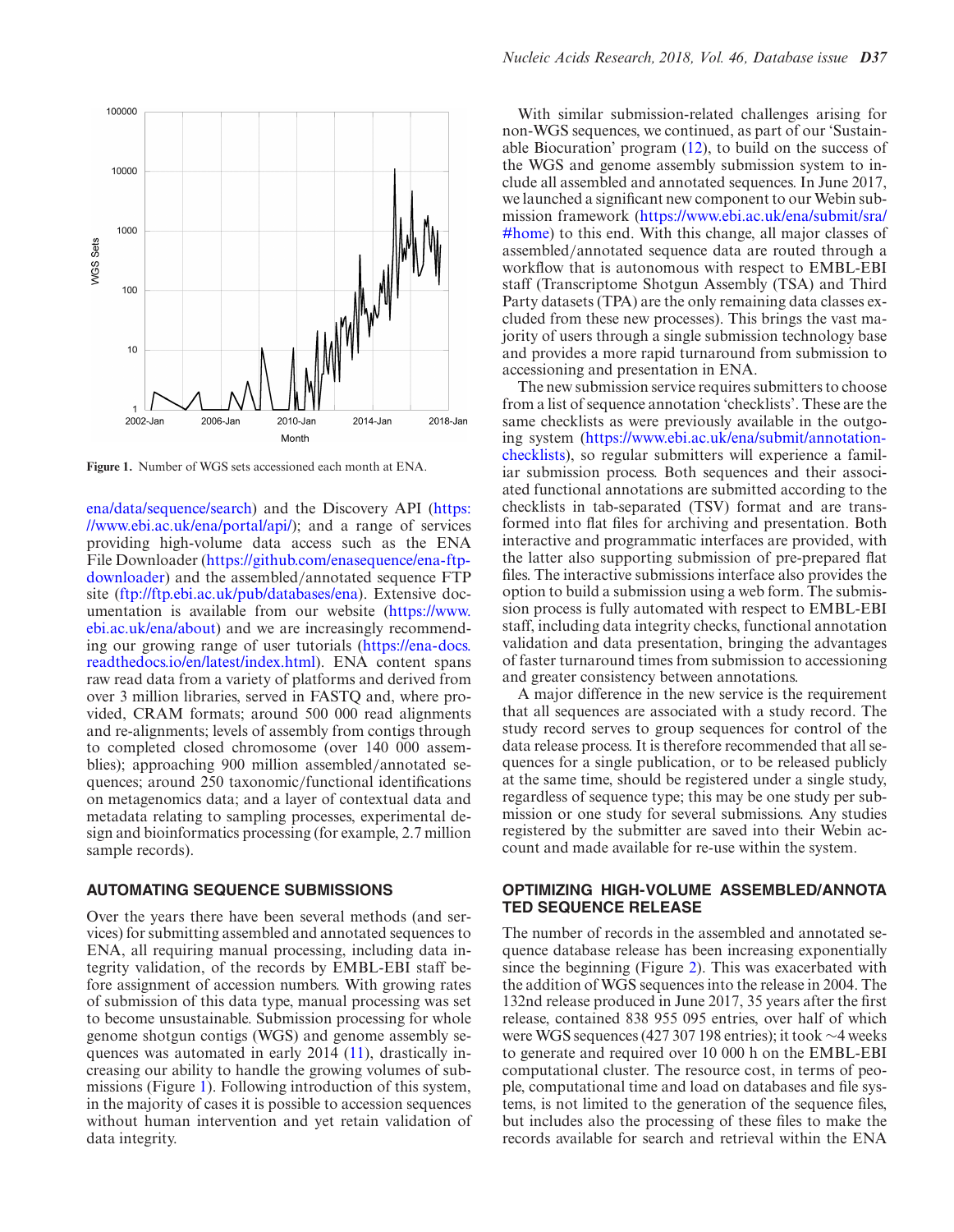<span id="page-2-0"></span>

**Figure 2.** Total number of public sequences contained in each release of ENA's assembled and annotated sequence database from June 1982 to June 2017. From June 2004, when WGS sequences were first included in the release, the WGS proportion is also illustrated.

Browser. We have identified two areas that can be addressed to handle this ever-increasing data volume: reducing the size of the release and optimizing data distribution methods.

## **Reducing the size of the release: separating out sequence sets**

Originally, sequences submitted to the INSDC archives were treated as single entities. The idea of grouping sequences into sets was introduced first with WGS and later with TSA. Sets are given a single accession prefix and updates to the sequences tend to be presented as an update to the entire set, with an increment of the build number (captured in the digits immediately after the prefix) for the set. When users retrieve WGS and TSA sequences, they tend to be interested in the set as a whole, rather than in individual sequences within the set. Despite these ideas of treating a set of sequences as a single entity, for many years data distribution procedures have handled sets in the same way as non-set sequences; WGS and TSA sequences were grouped per set in the release and update FTP locations, but beyond this their set-based properties did not feature in data distribution. The biggest impact of this was the need to regenerate (and reprocess) a set at every release, regardless of whether there had been any changes made to the set. Given the high proportion of sequences that are contained within these sets, this led to a high level of redundant computation.

In early 2017, we introduced new FTP locations for WGS [and TSA sequences \(ftp://ftp.ebi.ac.uk/pub/databases/ena/](ftp://ftp.ebi.ac.uk/pub/databases/ena/wgs) wgs and [ftp://ftp.ebi.ac.uk/pub/databases/ena/tsa,](ftp://ftp.ebi.ac.uk/pub/databases/ena/tsa) respectively). These allow users to retrieve WGS and TSA sequence sets from a single location without requiring knowledge as to whether the set has been updated or published since the last release. At the same time, we made all suppressed sets (and builds) available for easy download; the above FTP locations each have two sub-directories: public

and suppressed. We provide an EMBL flat file format master record for the set presenting annotation common to all sequences in the set, a compressed EMBL flat file format file containing all sequences in the set and a compressed file containing the sequences in FASTA format. These files are updated as part of our daily distribution cycle and a traditional release-style update is only performed when there has been an EMBL flat file format change (currently no more than once a year). All WGS and TSA set sequences will be removed from the release upon the first release of 2018 and users will be directed to these new FTP locations. Those TSA sequences that were accessioned prior to the introduction of sequence sets for TSA will continue to be distributed as before with each release.

#### **Optimizing data distribution**

Long running projects come with the very real danger of spawning unwieldy and difficult to maintain code bases. As the years go by, the code passes through the hands of many developers who each need to add functionality as requirements change and new data types are added. In addition to the human resource costs involved in running workflows built in this way, the processes themselves perform sub-optimally. With the distribution of assembled and annotated sequences spanning four decades, assembled/annotated sequence distribution at ENA falls into this category, bringing the need for refactoring every few years.

Over the last 2 years our refactoring work has seen us revisiting the different components involved in sequence publishing workflows, from selecting which sequences need to be distributed to writing EMBL flat files into distribution products. In some cases this has involved a simple reworking and tuning of SQL queries, while in other cases it has required the complete rewrite of a part of a workflow, often including a change in programming language. By the end of 2017, we will have constructed a new daily update workflow with these new building blocks and in early 2018 we will start exporting this work onto quarterly sequence release processes.

## **SCALING THE SEQUENCE VERSION ARCHIVE (SVA)**

ENA offers services for users to access suppressed and replaced sequences and annotation through the Sequence Version Archive (SVA), introduced in 2003 [\(13\)](#page-4-0). The service is built using an Oracle database that holds a copy of every incremental change to a sequence record. With every change, even a minor edit such as an update to a crossreference, a new copy is saved into the database. Together with exponential sequence growth, the practice of saving every change resulted in unsustainable growth in database size, with impacts upon our ability to backup the database and run queries (Figure [3\)](#page-3-0). We have therefore sought new approaches that retain the value of the SVA service, while constraining growth of the underlying database.

Short-term measures have been appropriate to limit growth while we put in place our long-term solution. Expanded CON (constructed) record loading has always been limited to daily updates and one release per year due to size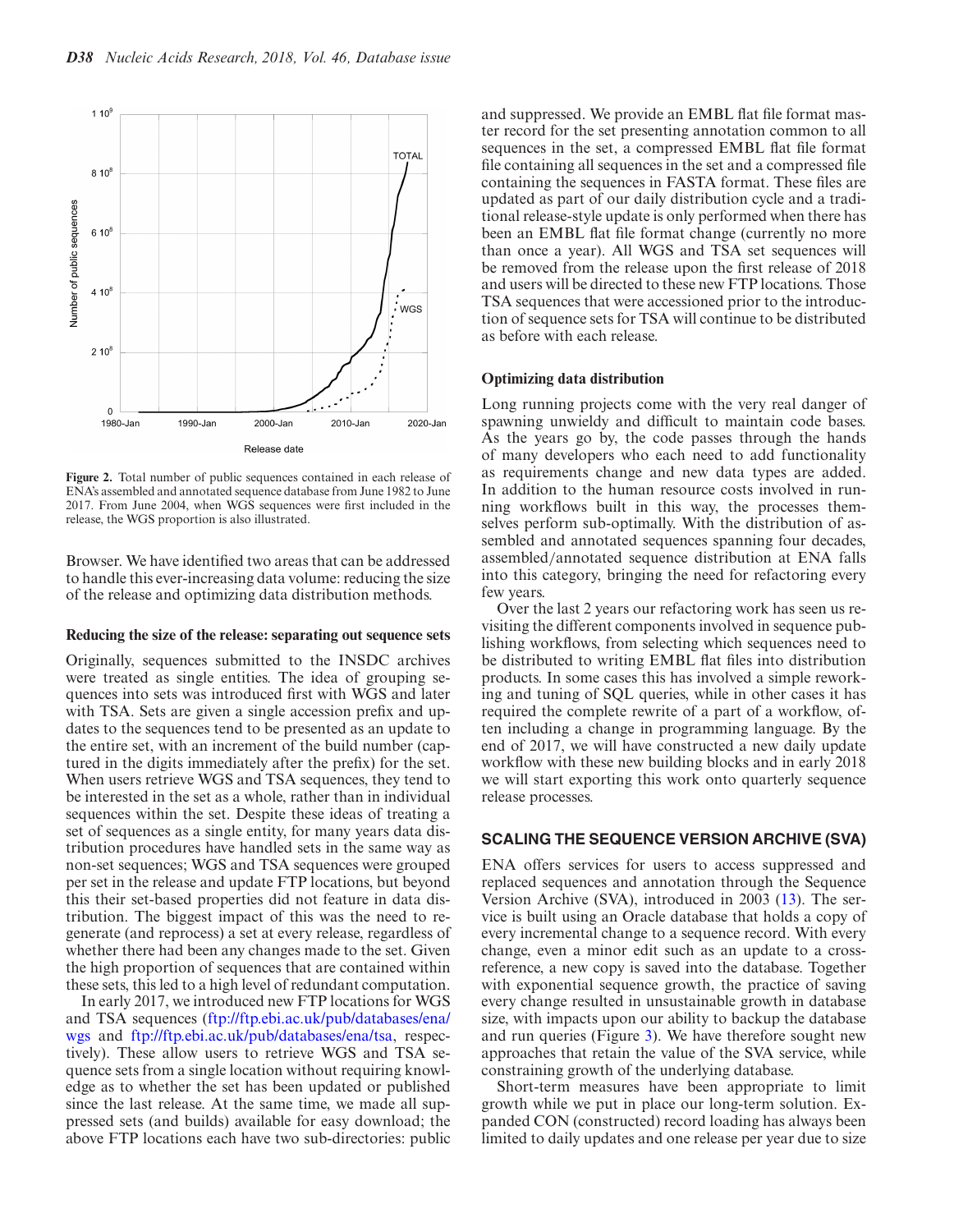| Parameter  | Change                                                                                                                                                                                                   |
|------------|----------------------------------------------------------------------------------------------------------------------------------------------------------------------------------------------------------|
| query      | This is now optional. If this parameter is not supplied, the full result set for the selected data type will be<br>returned.                                                                             |
| domain     | This parameter is no longer needed/supported.                                                                                                                                                            |
| offset     | This has been changed to the true offset and represents the number of records to skip rather than the number of<br>the record from which to start the result page.                                       |
| limit      | The default remains at 100 000 records, but this can now be set to 0 to fetch all records for the search.                                                                                                |
| length     | This parameter is no longer needed/supported.                                                                                                                                                            |
| format     | Only metadata reports are currently supported therefore the meaning of this field has changed. This parameter<br>directs whether the search report should be downloaded in TSV (default) or JSON format. |
| dataPortal | The API introduces the concept of data portals to support additional services to ENA. The current selection is:<br>ena, pathogen, faang and metagenome.                                                  |

<span id="page-3-0"></span>**Table 1.** Main simplifications and changes in use of the new data discovery API compared to ENA's advanced search



**Figure 3.** Recent growth in the Sequence Version Archive database. This is given as the compressed data size.

of this data collection. In late 2016, we removed support for expanded CON records (which can be recalculated at any point from their underlying contig sequences) and stopped loading WGS and TSA sets, resulting in a database size reduction of ∼2TB and slower subsequent growth (Figure 3). Our longer-term solution required consideration of two areas: the choice of which versions of records should be saved (i.e. which changes are significant in meaning and justify storage) and a more suitable database technology.

## **Defining the set of records that need to be stored**

Storing all incremental changes to a sequence record can result in unnecessarily inflated data volume. For example, human chromosome 1 (CM000663) currently only has two sequence versions (CM000663.2 is public; https://www. [ebi.ac.uk/ena/data/view/CM000663\) however there are 17](https://www.ebi.ac.uk/ena/data/view/CM000663) copies of this record in the SVA capturing often very minor changes, typically to the syntax (rather than the semantics) of annotation. We investigated the usage of SVA and found that, in the majority of cases, historical annotation changes were not of interest to users; rather, sequence versions were. Moving toward a model where annotation and cross-reference changes within a sequence version results in a replacement of the record stored, rather than the addition of a new one, drastically reduces the volume of data to be stored.

Retrieval of sequences from SVA has always been limited to one sequence at a time, restricting the usability for WGS and TSA sets. With the introduction of suppressed WGS and TSA available for download via FTP (see above), there is no further need for WGS and TSA sequence sets to be saved within SVA. Deleting the WGS and TSA sequences, together with the historical annotation change records, reduces the SVA database size from over 18TB to just over 1TB. This new volume takes the database well into the acceptable size range, both in terms of database administration and performance of the services in which we wish to provide. This also allows us to revisit expanded CON sequences and we plan to add support for these records back into the database as part of the redesign process.

### **MongoDB: a more appropriate file store database**

The original design of the SVA service uses a database as a file store, a design feature that will be retained. However, currently an Oracle database is used. While this may have been a suitable option at the time of creation, with advances in database technologies in the intervening years, better solutions have become available. We have chosen to replace the SVA Oracle database with MongoDB technology. MongoDB is a non-relational database that was first released in 2009. Its key benefits include flexible metadata structures, the distributed nature of the database to provide high availability and scalability and a purpose-built module to support the use of the database as a file store. These features were critical in our decision to build the new SVA around MongoDB. The ability to combine searchable metadata with stored sequence record 'files' within the same database means that we can take several legacy workflows that support both the existing SVA and ENA Browser services and merge them into one. This will result in a reduction in both storage requirements and computational resources as we transition from a model where multiple copies of data are each processed for multiple purposes to one in which a single copy of the data is processed once.

## **Timeline for SVA changes**

The planned changes to the SVA are being carried out as part of larger initiative that impacts also the ENA